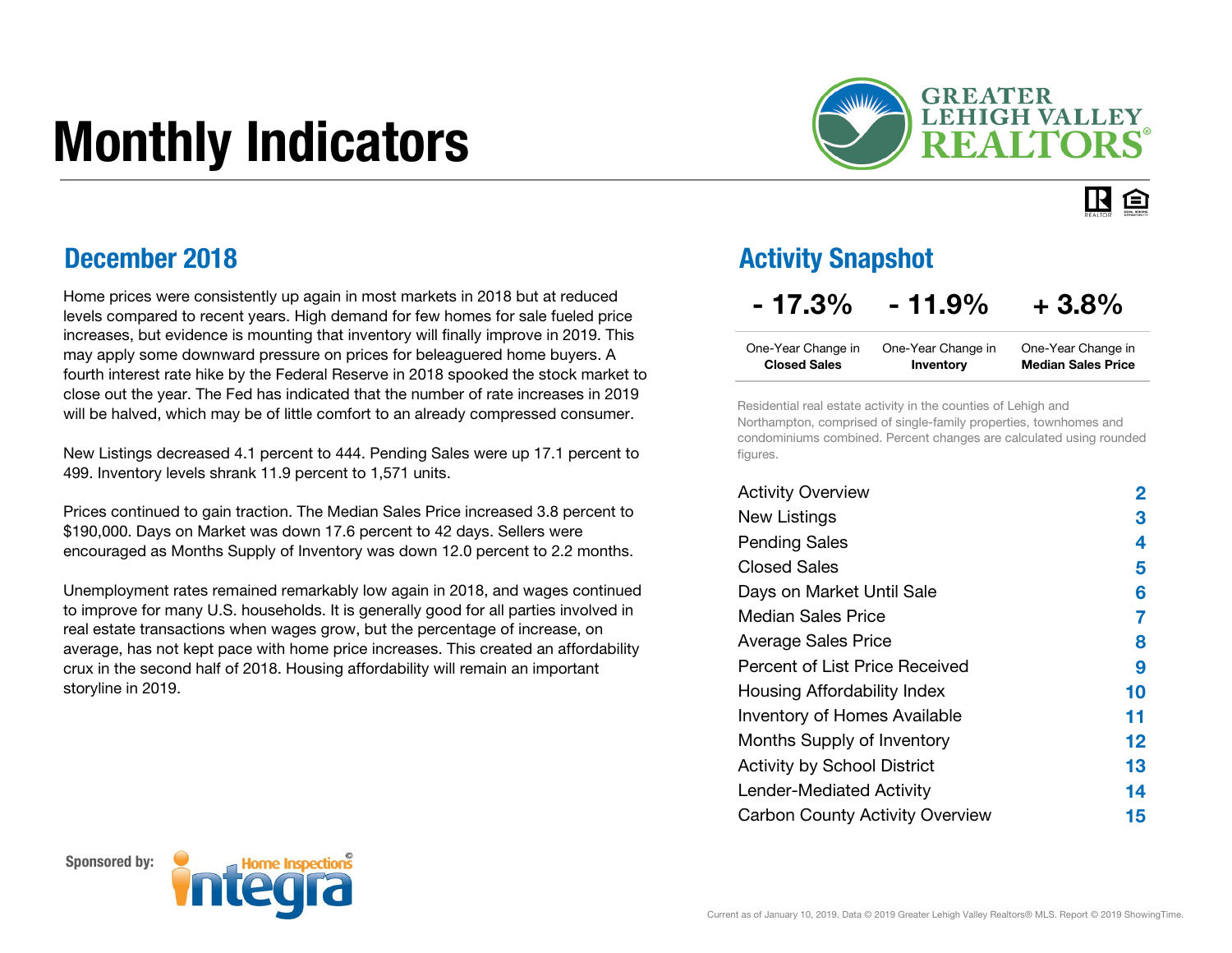# Activity Overview

Key metrics by report month and for year-to-date (YTD) starting from the first of the year.



| <b>Key Metrics</b>                 | <b>Historical Sparkbars</b>              | 12-2017   | 12-2018   | <b>Percent Change from</b><br>Previous Year |           | <b>YTD 2017 YTD 2018</b> | Percent Change from<br><b>Previous Year</b> |
|------------------------------------|------------------------------------------|-----------|-----------|---------------------------------------------|-----------|--------------------------|---------------------------------------------|
| <b>New Listings</b>                | 12-2015<br>12-2018<br>12-2016            | 463       | 444       | $-4.1%$                                     | 11,613    | 11,481                   | $-1.1%$                                     |
| <b>Pending Sales</b>               | 12-2015<br>12-2016<br>12-2017<br>12-2018 | 426       | 499       | $+17.1%$                                    | 8,479     | 8,544                    | $+0.8%$                                     |
| <b>Closed Sales</b>                | 12-2015<br>12-2017<br>12-2018<br>12-2016 | 647       | 535       | $-17.3%$                                    | 8,420     | 8,373                    | $-0.6%$                                     |
| <b>Days on Market</b>              | 12-2015<br>12-2017<br>12-2016<br>12-2018 | 51        | 42        | $-17.6%$                                    | 48        | 39                       | $-18.8%$                                    |
| <b>Median Sales Price</b>          | 12-2015<br>12-2016<br>12-2017<br>12-2018 | \$183,000 | \$190,000 | $+3.8%$                                     | \$185,000 | \$199,000                | $+7.6%$                                     |
| <b>Average Sales Price</b>         | 12-2015<br>12-2016<br>12-2017<br>12-2018 | \$219,700 | \$222,326 | $+1.2%$                                     | \$215,519 | \$226,643                | $+5.2%$                                     |
| <b>Pct. of List Price Received</b> | 12-2015<br>12-2018<br>12-201<br>12-2017  | 97.5%     | 97.5%     | 0.0%                                        | 97.7%     | 98.1%                    | $+0.4%$                                     |
| <b>Housing Affordability Index</b> | 12-2015<br>12-2016<br>12-2017<br>12-2018 | 179       | 165       | $-7.8%$                                     | 177       | 157                      | $-11.3%$                                    |
| Inventory                          | 12-2015<br>12-2016<br>12-2017<br>12-2018 | 1,783     | 1,571     | $-11.9%$                                    |           |                          |                                             |
| <b>Months Supply</b>               | 12-2015<br>12-2016<br>12-2017<br>12-2018 | 2.5       | 2.2       | $-12.0%$                                    |           |                          |                                             |

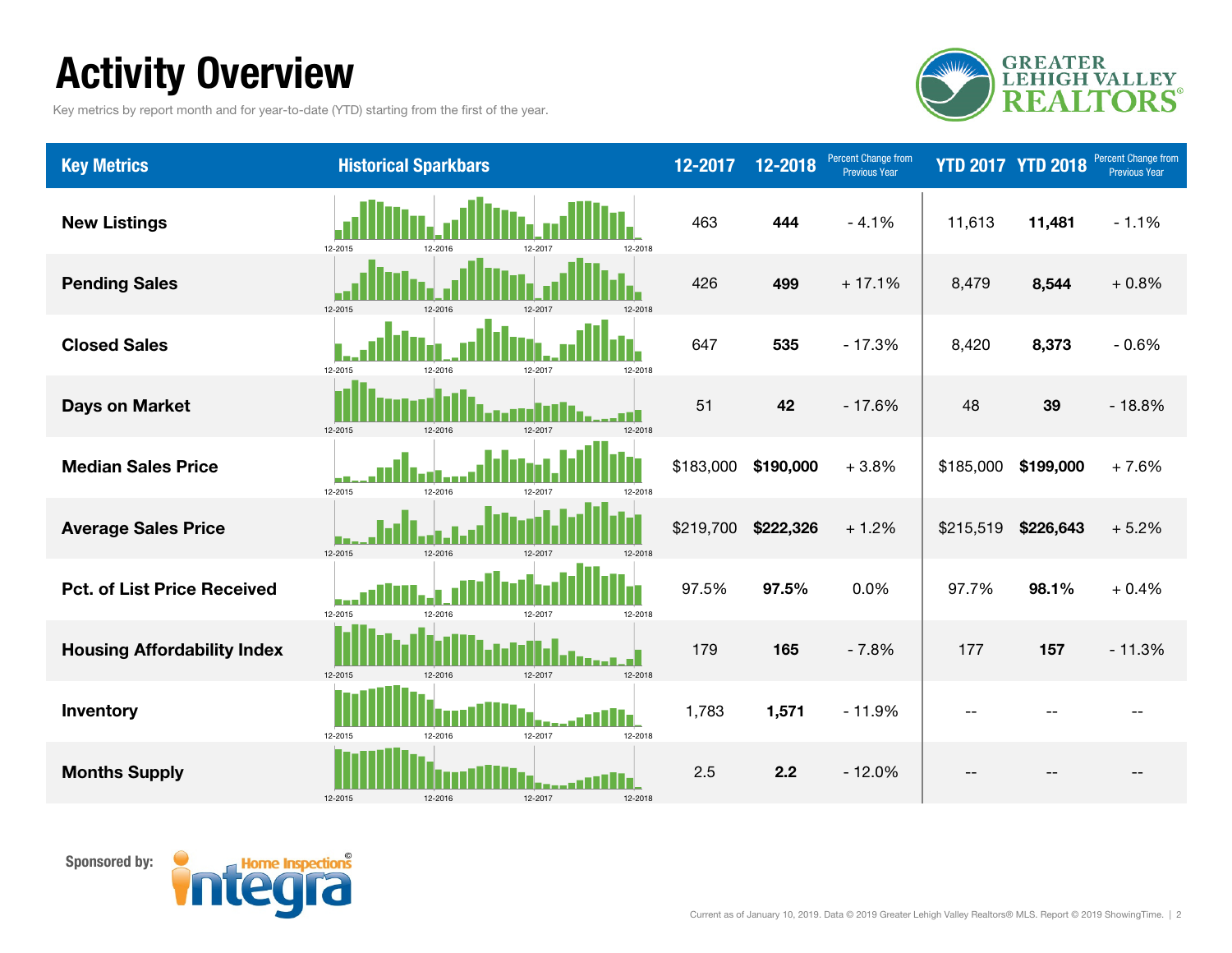# New Listings

A count of the properties that have been newly listed on the market in a given month.



499463 4442016 2017 2018December11,622 11,613 11,481 2016 2017 2018Year to Date- 17.1%% - 7.2% - 4.1% - 8.4% - 0.1% - 1.1%

| <b>New Listings</b> |       | <b>Prior Year</b> | <b>Percent Change</b> |
|---------------------|-------|-------------------|-----------------------|
| January 2018        | 754   | 759               | $-0.7%$               |
| February 2018       | 743   | 821               | $-9.5%$               |
| March 2018          | 905   | 1,084             | $-16.5%$              |
| April 2018          | 1,203 | 1,251             | $-3.8%$               |
| May 2018            | 1,227 | 1,319             | $-7.0\%$              |
| June 2018           | 1,230 | 1,179             | $+4.3%$               |
| July 2018           | 1,196 | 1,081             | +10.6%                |
| August 2018         | 1,123 | 1,036             | $+8.4%$               |
| September 2018      | 977   | 1,002             | $-2.5%$               |
| October 2018        | 1,004 | 893               | $+12.4%$              |
| November 2018       | 675   | 725               | $-6.9\%$              |
| December 2018       | 444   | 463               | $-4.1\%$              |
| 12-Month Avg        | 957   | 968               | $-1.1%$               |

#### Historical New Listings by Month



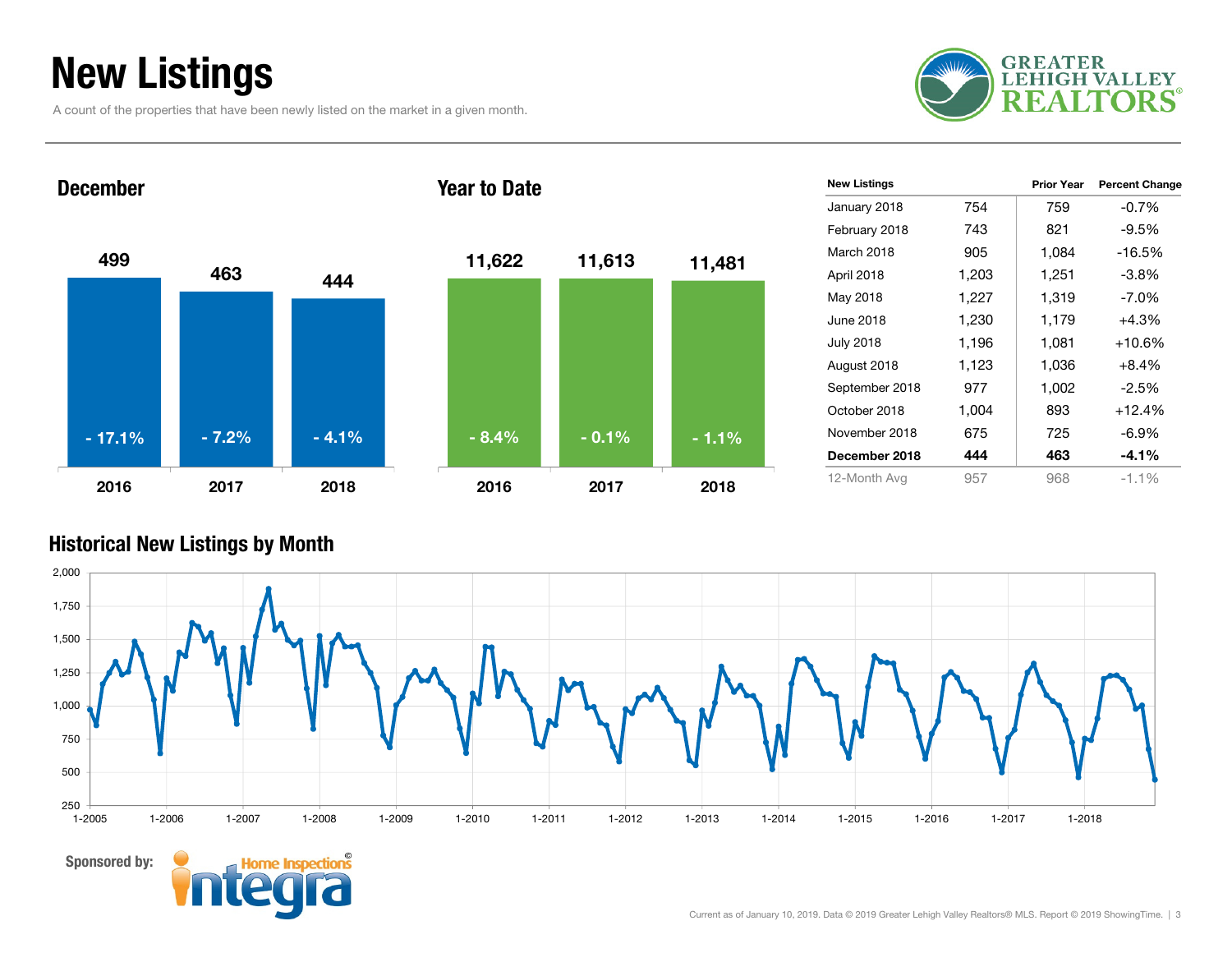### Pending Sales

A count of the properties on which offers have been accepted in a given month.





| <b>Pending Sales</b> |     | <b>Prior Year</b> | <b>Percent Change</b> |
|----------------------|-----|-------------------|-----------------------|
| January 2018         | 570 | 538               | $+5.9%$               |
| February 2018        | 620 | 638               | -2.8%                 |
| March 2018           | 724 | 779               | $-7.1%$               |
| April 2018           | 854 | 869               | $-1.7%$               |
| May 2018             | 903 | 904               | $-0.1%$               |
| June 2018            | 841 | 784               | $+7.3%$               |
| <b>July 2018</b>     | 839 | 780               | $+7.6%$               |
| August 2018          | 755 | 753               | $+0.3%$               |
| September 2018       | 643 | 698               | $-7.9\%$              |
| October 2018         | 721 | 709               | $+1.7%$               |
| November 2018        | 575 | 601               | $-4.3%$               |
| December 2018        | 499 | 426               | +17.1%                |
| 12-Month Avg         | 712 | 707               | $+0.7\%$              |

#### Historical Pending Sales by Month

Sponsored by:

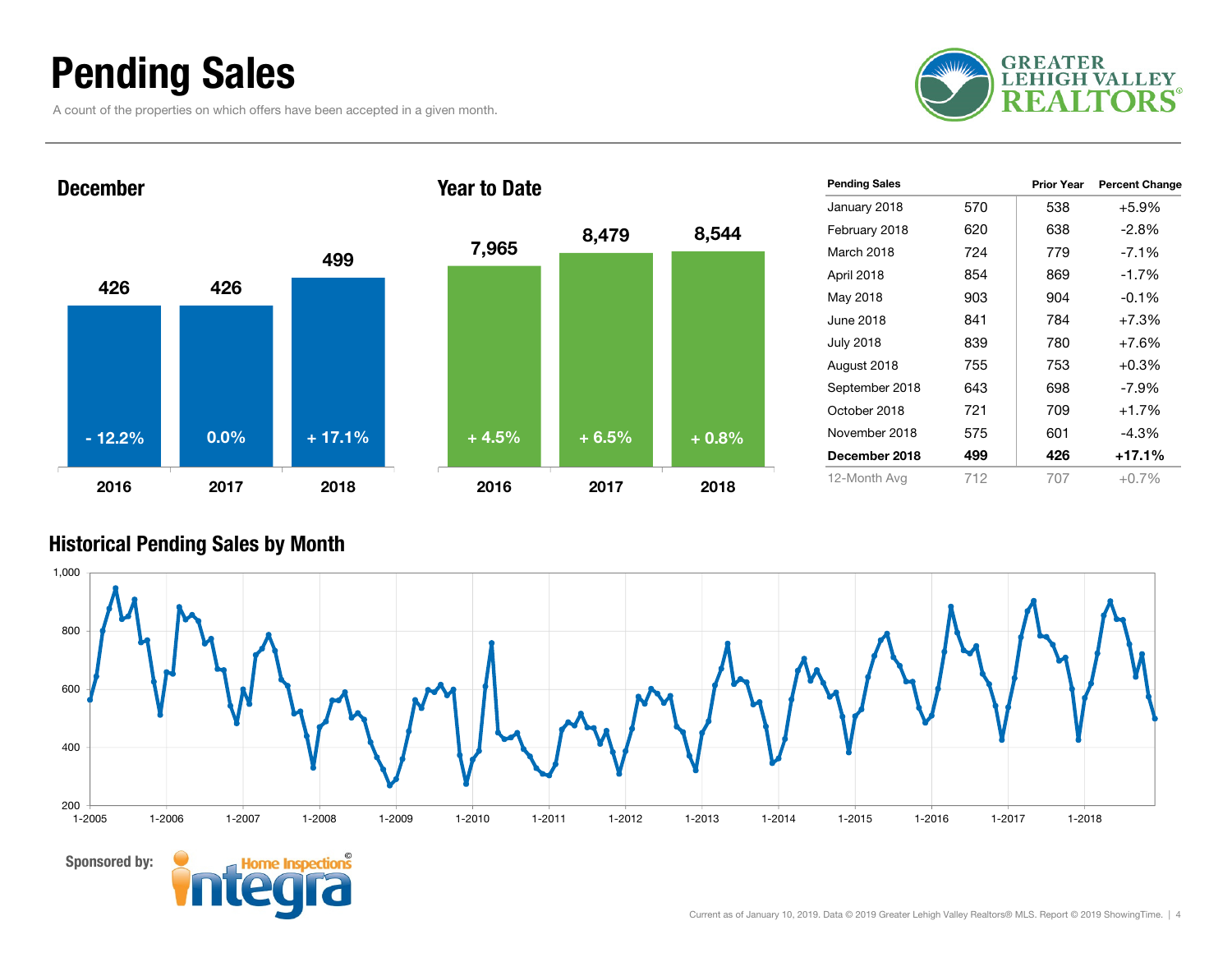### Closed Sales

A count of the actual sales that closed in a given month.



### 635 647 5352016 2017 2018DecemberYear to Date+ 0.2% $+ 1.9\%$  - 17.3%

| 8,030   | 8,420   | 8,373   |
|---------|---------|---------|
|         |         |         |
|         |         |         |
| $+7.3%$ | $+4.9%$ | $-0.6%$ |
| 2016    | 2017    | 2018    |

| <b>Closed Sales</b> |     | <b>Prior Year</b> | <b>Percent Change</b> |
|---------------------|-----|-------------------|-----------------------|
| January 2018        | 475 | 431               | $+10.2%$              |
| February 2018       | 451 | 451               | $0.0\%$               |
| March 2018          | 630 | 647               | $-2.6\%$              |
| April 2018          | 625 | 661               | $-5.4%$               |
| May 2018            | 810 | 837               | $-3.2%$               |
| June 2018           | 901 | 961               | $-6.2\%$              |
| <b>July 2018</b>    | 875 | 788               | $+11.0%$              |
| August 2018         | 951 | 866               | $+9.8%$               |
| September 2018      | 688 | 722               | $-4.7\%$              |
| October 2018        | 739 | 715               | $+3.4%$               |
| November 2018       | 693 | 694               | $-0.1%$               |
| December 2018       | 535 | 647               | $-17.3%$              |
| 12-Month Avg        | 698 | 702               | $-0.6%$               |

#### Historical Closed Sales by Month

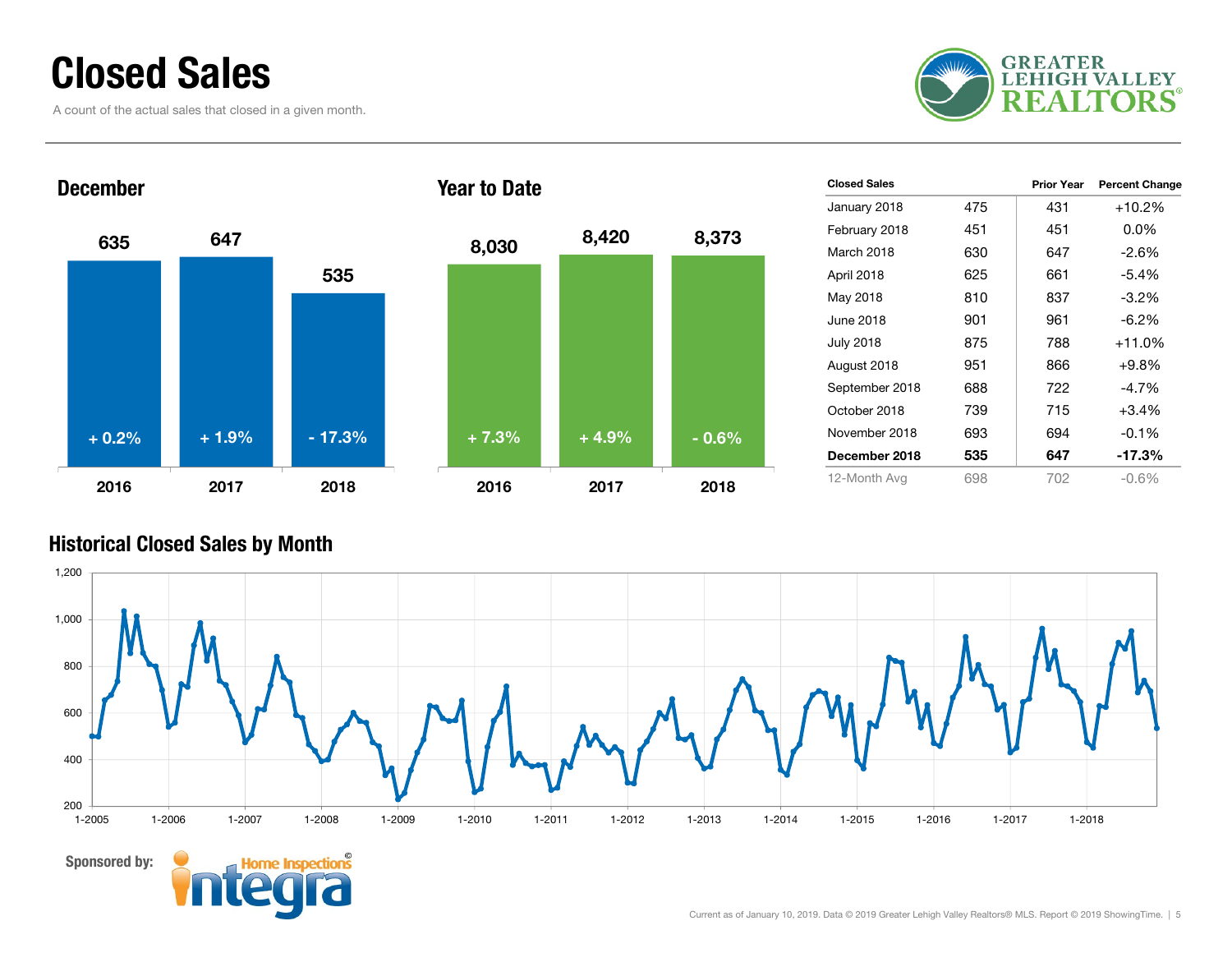### Days on Market Until Sale

Average number of days between when a property is listed and when an offer is accepted in a given month.





| Days on Market   |    | <b>Prior Year</b> | <b>Percent Change</b> |
|------------------|----|-------------------|-----------------------|
| January 2018     | 47 | 60                | $-21.7%$              |
| February 2018    | 49 | 63                | $-22.2%$              |
| March 2018       | 52 | 68                | $-23.5%$              |
| April 2018       | 48 | 59                | $-18.6%$              |
| May 2018         | 40 | 49                | $-18.4%$              |
| June 2018        | 34 | 38                | $-10.5%$              |
| <b>July 2018</b> | 30 | 42                | $-28.6%$              |
| August 2018      | 31 | 38                | $-18.4%$              |
| September 2018   | 31 | 43                | $-27.9%$              |
| October 2018     | 38 | 44                | -13.6%                |
| November 2018    | 39 | 43                | -9.3%                 |
| December 2018    | 42 | 51                | $-17.6%$              |
| 12-Month Avg*    | 39 | 48                | $-18.8%$              |

\* Average Days on Market of all properties from January 2018 through December 2018. This is not the average of the individual figures above.



#### Historical Days on Market Until Sale by Month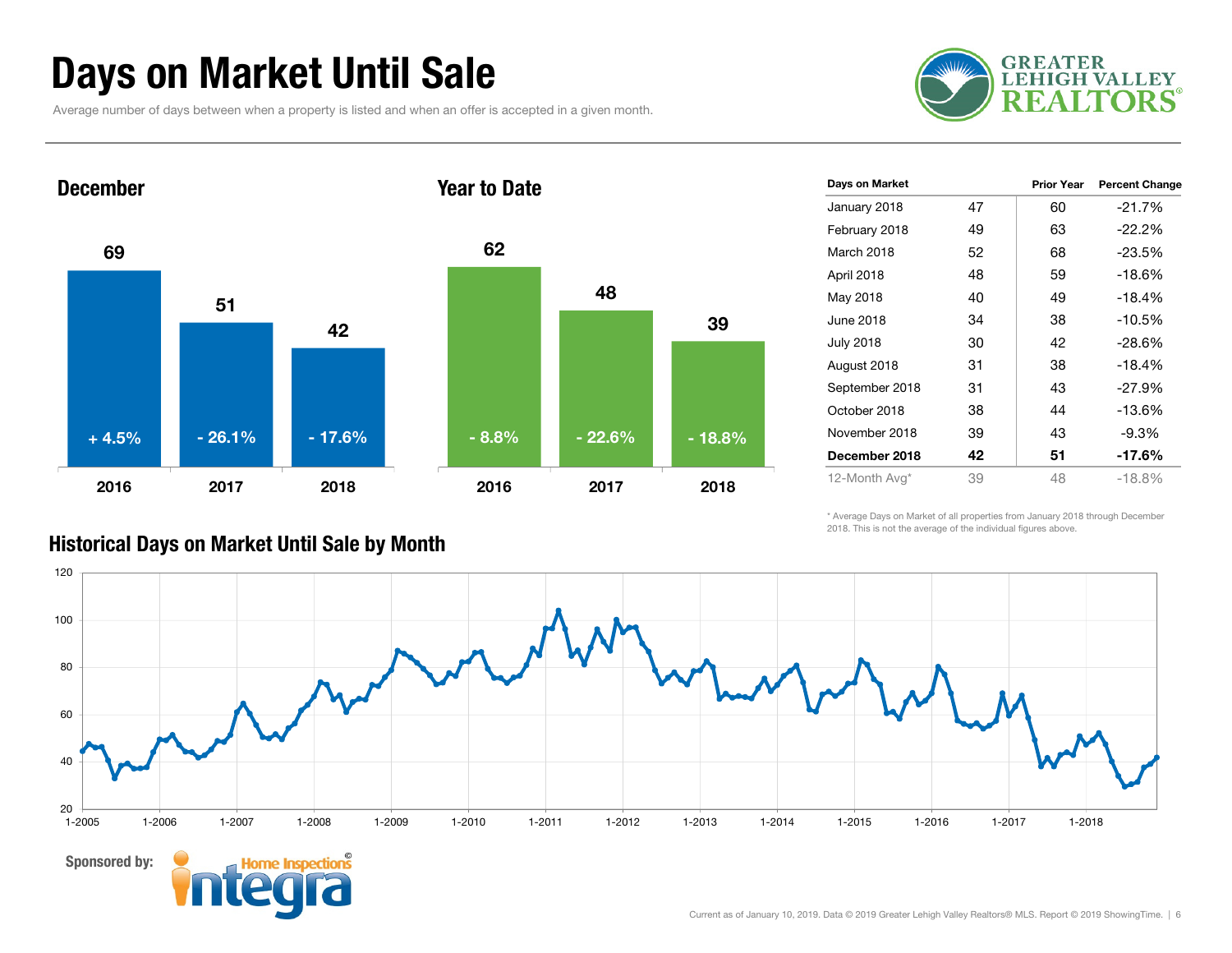### Median Sales Price

Point at which half of the sales sold for more and half sold for less, not accounting for seller concessions, in a given month.



#### December

Sponsored by:





| <b>Median Sales Price</b> |           | <b>Prior Year</b> | <b>Percent Change</b> |
|---------------------------|-----------|-------------------|-----------------------|
| January 2018              | \$189,900 | \$169,000         | $+12.4%$              |
| February 2018             | \$173,500 | \$170,000         | $+2.1%$               |
| March 2018                | \$200,000 | \$170,000         | $+17.6%$              |
| April 2018                | \$190,000 | \$175,000         | $+8.6\%$              |
| May 2018                  | \$200,000 | \$183,000         | $+9.3%$               |
| June 2018                 | \$205,000 | \$199,900         | $+2.6%$               |
| <b>July 2018</b>          | \$209,900 | \$189,900         | $+10.5%$              |
| August 2018               | \$210,000 | \$200,000         | $+5.0\%$              |
| September 2018            | \$194,950 | \$189,000         | $+3.1%$               |
| October 2018              | \$197,900 | \$190,000         | $+4.2%$               |
| November 2018             | \$191,910 | \$185,000         | $+3.7%$               |
| December 2018             | \$190,000 | \$183,000         | $+3.8\%$              |
| 12-Month Med*             | \$199,000 | \$185,000         | $+7.6%$               |

\* Median Sales Price of all properties from January 2018 through December 2018. This is not the average of the individual figures above.



#### Historical Median Sales Price by Month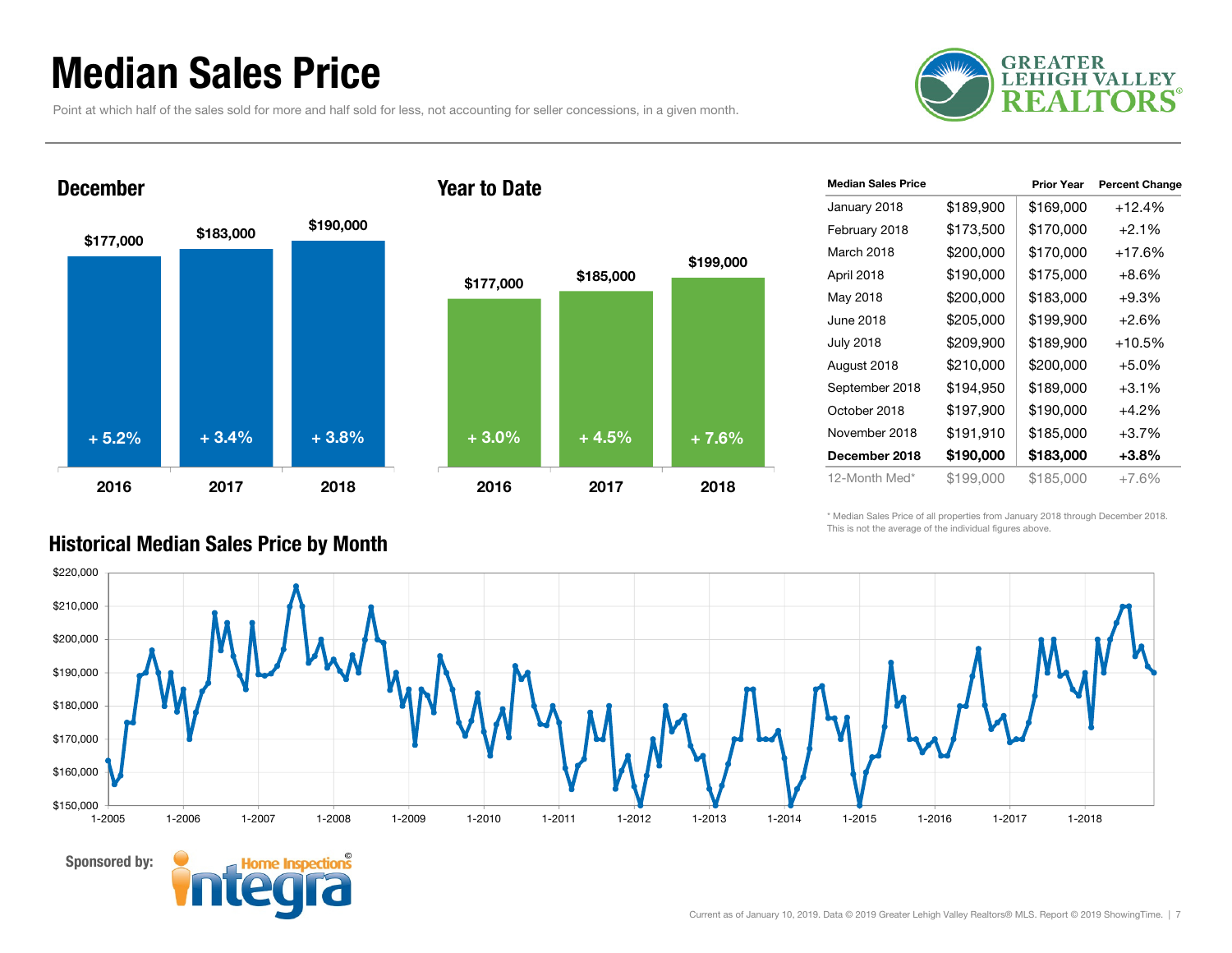### Average Sales Price

Average sales price for all closed sales, not accounting for seller concessions, in a given month.





#### Year to Date



| Avg. Sales Price |           | <b>Prior Year</b> | <b>Percent Change</b> |
|------------------|-----------|-------------------|-----------------------|
| January 2018     | \$227,601 | \$194,421         | +17.1%                |
| February 2018    | \$209,318 | \$208,197         | $+0.5%$               |
| March 2018       | \$229,443 | \$196,772         | +16.6%                |
| April 2018       | \$219,371 | \$204,045         | $+7.5%$               |
| May 2018         | \$222,989 | \$209,565         | $+6.4%$               |
| June 2018        | \$237,377 | \$232,579         | $+2.1%$               |
| <b>July 2018</b> | \$232,371 | \$222,549         | +4.4%                 |
| August 2018      | \$237,616 | \$224,720         | $+5.7%$               |
| September 2018   | \$221,131 | \$219,860         | $+0.6%$               |
| October 2018     | \$226,041 | \$215,394         | $+4.9%$               |
| November 2018    | \$218,752 | \$217,527         | $+0.6%$               |
| December 2018    | \$222,326 | \$219,700         | $+1.2%$               |
| 12-Month Avg*    | \$226,643 | \$215,519         | $+5.2%$               |

\* Avg. Sales Price of all properties from January 2018 through December 2018. This is not the average of the individual figures above.



#### Historical Average Sales Price by Month

Sponsored by:

December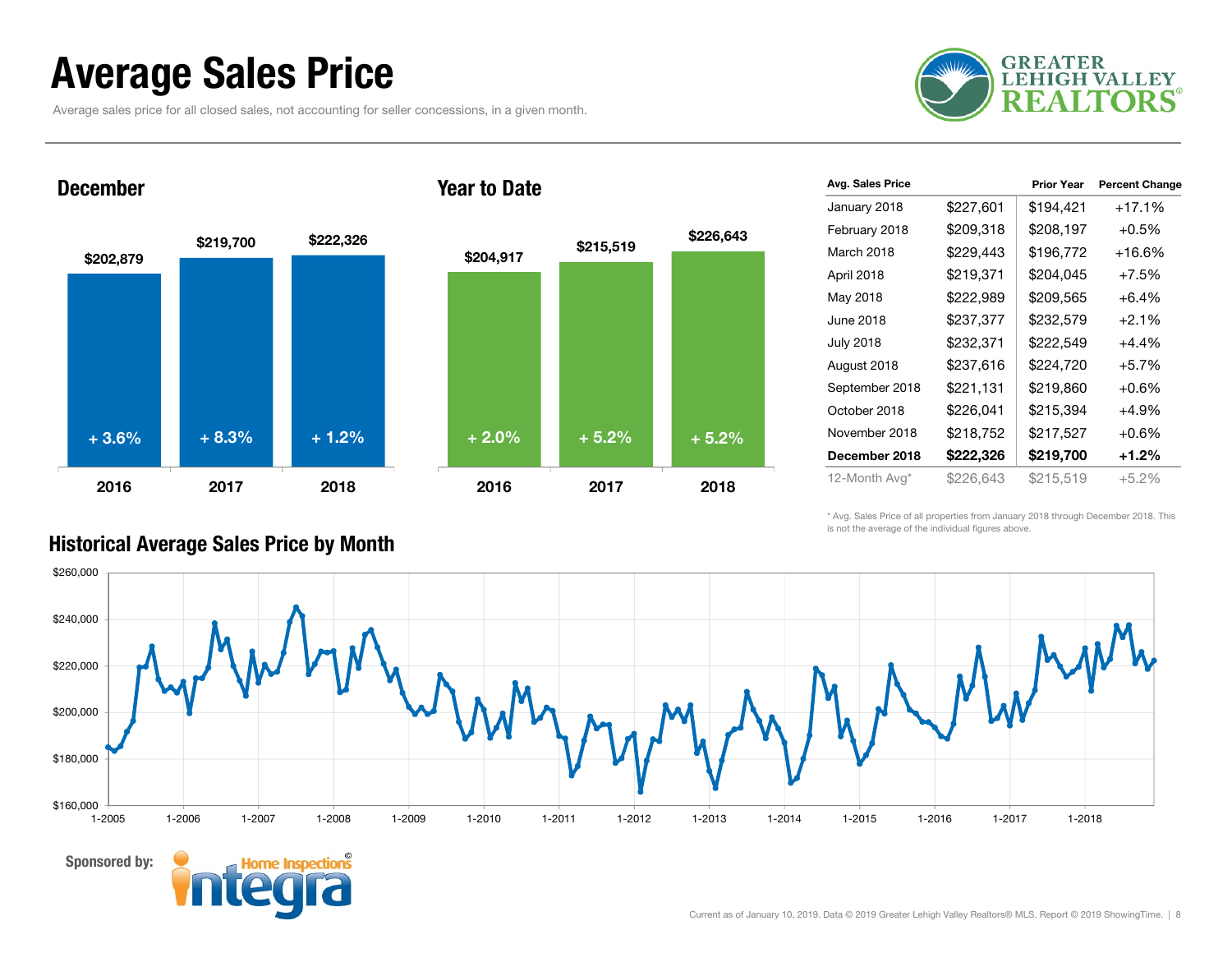### Percent of List Price Received

Percentage found when dividing a property's sales price by its most recent list price, then taking the average for all properties sold in a given month, not accounting for seller concessions.



December

#### Year to Date



| Pct. of List Price Received |       | <b>Prior Year</b> | <b>Percent Change</b> |
|-----------------------------|-------|-------------------|-----------------------|
| January 2018                | 97.5% | 96.4%             | $+1.1%$               |
| February 2018               | 97.7% | 97.3%             | $+0.4%$               |
| March 2018                  | 98.3% | 97.8%             | $+0.5%$               |
| April 2018                  | 98.0% | 97.8%             | $+0.2%$               |
| May 2018                    | 98.8% | 97.7%             | $+1.1%$               |
| June 2018                   | 98.6% | 98.2%             | $+0.4%$               |
| July 2018                   | 98.6% | 98.3%             | $+0.3%$               |
| August 2018                 | 98.0% | 97.7%             | $+0.3%$               |
| September 2018              | 98.2% | 97.6%             | $+0.6%$               |
| October 2018                | 98.1% | 97.8%             | $+0.3%$               |
| November 2018               | 97.4% | 98.1%             | $-0.7\%$              |
| December 2018               | 97.5% | 97.5%             | $0.0\%$               |
| 12-Month Avg*               | 98.1% | 97.7%             | $+0.4%$               |

\* Average Pct. of List Price Received for all properties from January 2018 through December 2018. This is not the average of the individual figures above.





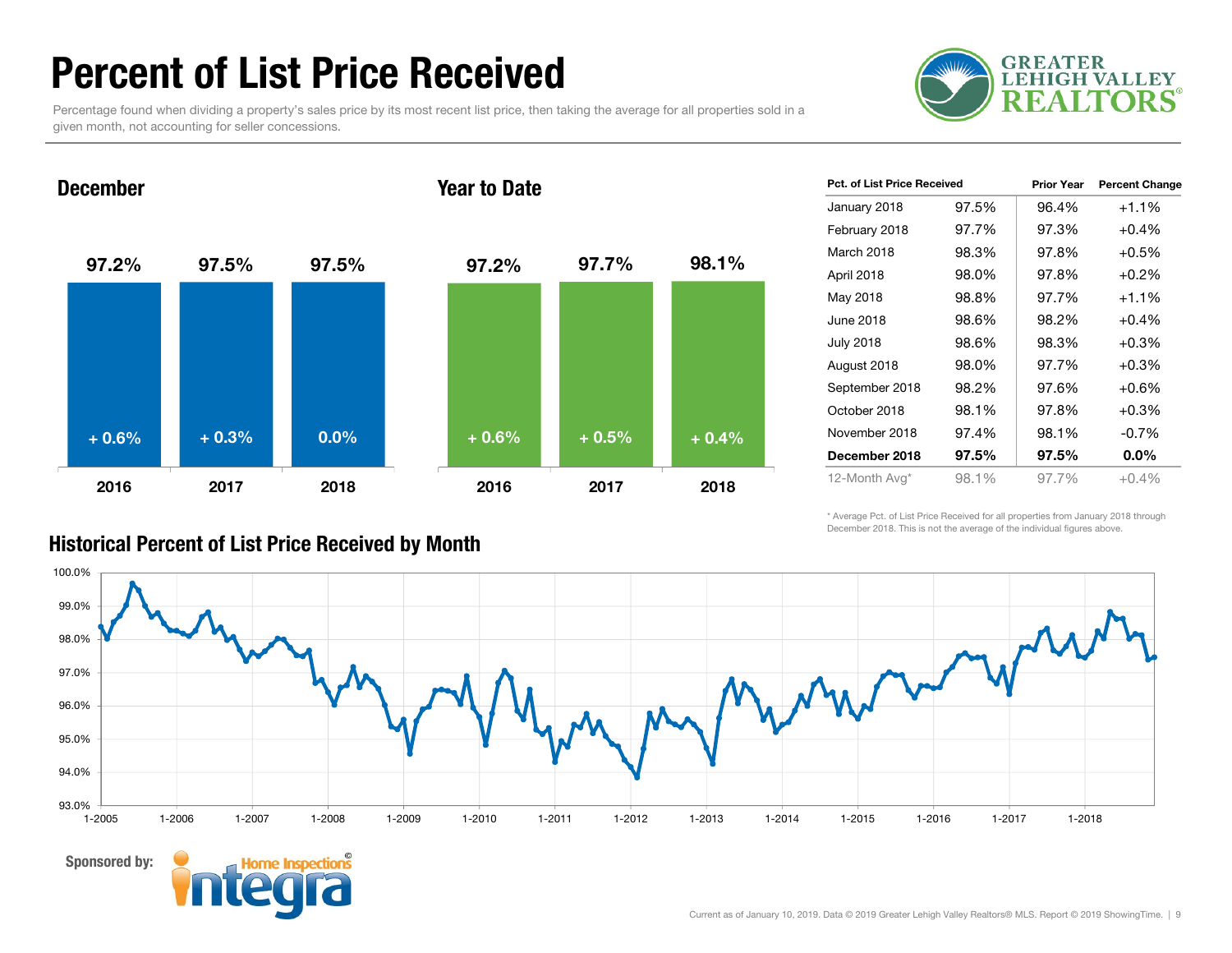# Housing Affordability Index

**GREATER LEHIGH VALLEY** F.

This index measures housing affordability for the region. For example, an index of 120 means the median household income is 120% of what is necessary to qualify for the median-priced home under prevailing interest rates. A higher number means greater affordability.



| <b>Affordability Index</b> |     | <b>Prior Year</b> | <b>Percent Change</b> |
|----------------------------|-----|-------------------|-----------------------|
| January 2018               | 167 | 185               | $-9.7%$               |
| February 2018              | 182 | 189               | $-3.7%$               |
| March 2018                 | 157 | 188               | $-16.5%$              |
| April 2018                 | 163 | 187               | $-12.8%$              |
| May 2018                   | 155 | 180               | $-13.9%$              |
| June 2018                  | 152 | 165               | $-7.9\%$              |
| <b>July 2018</b>           | 149 | 174               | $-14.4%$              |
| August 2018                | 147 | 167               | $-12.0%$              |
| September 2018             | 153 | 176               | $-13.1%$              |
| October 2018               | 143 | 172               | $-16.9%$              |
| November 2018              | 151 | 179               | $-15.6%$              |
| December 2018              | 165 | 179               | $-7.8%$               |
| 12-Month Avg               | 157 | 157               | $0.0\%$               |

#### Historical Housing Affordability Index by Mont h

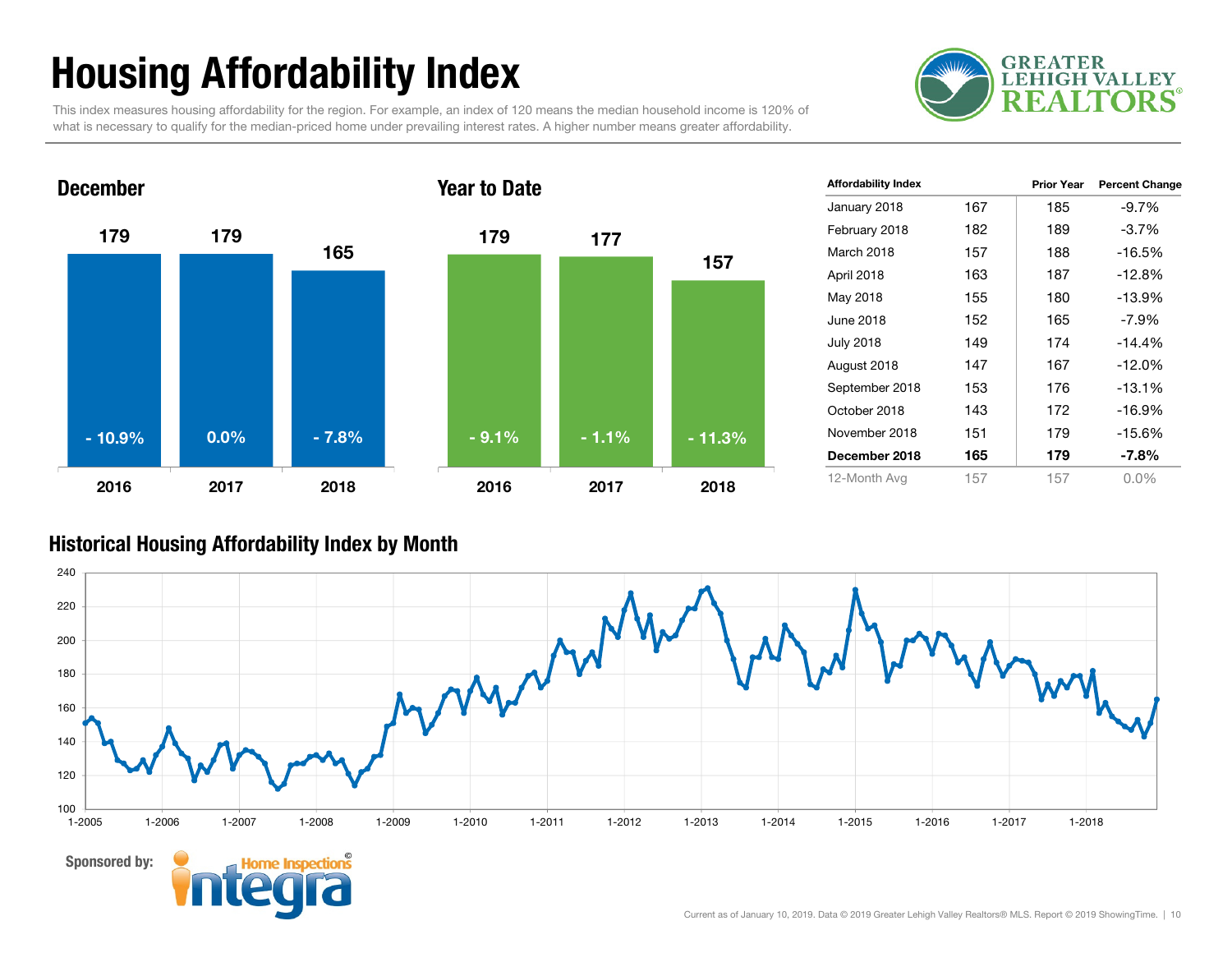### Inventory of Homes Available

The number of properties available for sale in active status at the end of a given month.





| <b>Historical Inventory of Homes Available by Month</b> |  |  |  |
|---------------------------------------------------------|--|--|--|
|---------------------------------------------------------|--|--|--|

Sponsored by:

| Inventory        |       | <b>Prior Year</b> | <b>Percent Change</b> |
|------------------|-------|-------------------|-----------------------|
| January 2018     | 1,715 | 2,179             | $-21.3%$              |
| February 2018    | 1,649 | 2,169             | $-24.0%$              |
| March 2018       | 1,627 | 2,210             | $-26.4\%$             |
| April 2018       | 1,751 | 2,341             | $-25.2\%$             |
| May 2018         | 1,884 | 2,476             | $-23.9%$              |
| June 2018        | 2,030 | 2,551             | $-20.4%$              |
| <b>July 2018</b> | 2,105 | 2,541             | $-17.2%$              |
| August 2018      | 2,200 | 2,481             | $-11.3%$              |
| September 2018   | 2,282 | 2,442             | $-6.6%$               |
| October 2018     | 2,227 | 2,276             | $-2.2\%$              |
| November 2018    | 2,003 | 2,119             | $-5.5%$               |
| December 2018    | 1,571 | 1,783             | -11.9%                |
| 12-Month Avg*    | 1,920 | 2,297             | $-16.4%$              |

\* Inventory for all properties from January 2018 through December 2018. This is not the average of the individual figures above.

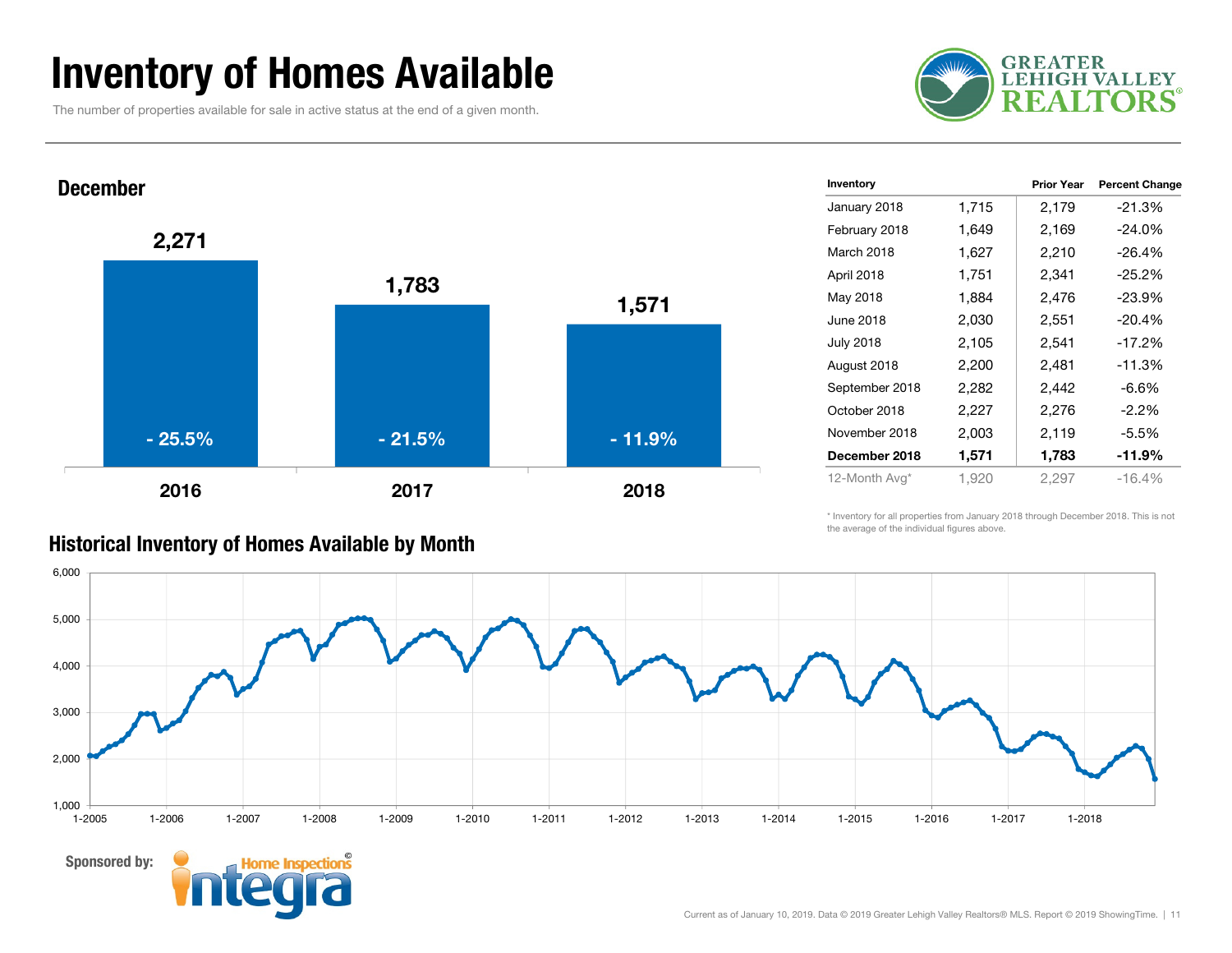### Months Supply of Inventory

The inventory of homes for sale at the end of a given month, divided by the average monthly pending sales from the last 12 months.





| <b>Months Supply</b> |                  | <b>Prior Year</b> | <b>Percent Change</b> |
|----------------------|------------------|-------------------|-----------------------|
| January 2018         | 2.4              | 3.3               | $-27.3%$              |
| February 2018        | 2.3              | 3.2               | $-28.1%$              |
| March 2018           | 2.3              | 3.3               | $-30.3%$              |
| April 2018           | 2.5              | 3.5               | $-28.6%$              |
| May 2018             | 2.7              | 3.6               | $-25.0%$              |
| June 2018            | 2.9              | 3.7               | $-21.6%$              |
| <b>July 2018</b>     | 3.0              | 3.7               | $-18.9%$              |
| August 2018          | 3.1              | 3.6               | $-13.9%$              |
| September 2018       | 3.2              | 3.5               | -8.6%                 |
| October 2018         | 3.1              | 3.2               | $-3.1%$               |
| November 2018        | 2.8              | 3.0               | $-6.7%$               |
| December 2018        | $2.2\phantom{0}$ | 2.5               | $-12.0\%$             |
| 12-Month Avg*        | 2.7              | 3.3               | $-18.2%$              |
|                      |                  |                   |                       |

\* Months Supply for all properties from January 2018 through December 2018. This is not the average of the individual figures above.



#### Historical Months Supply of Inventory by Month

Sponsored by: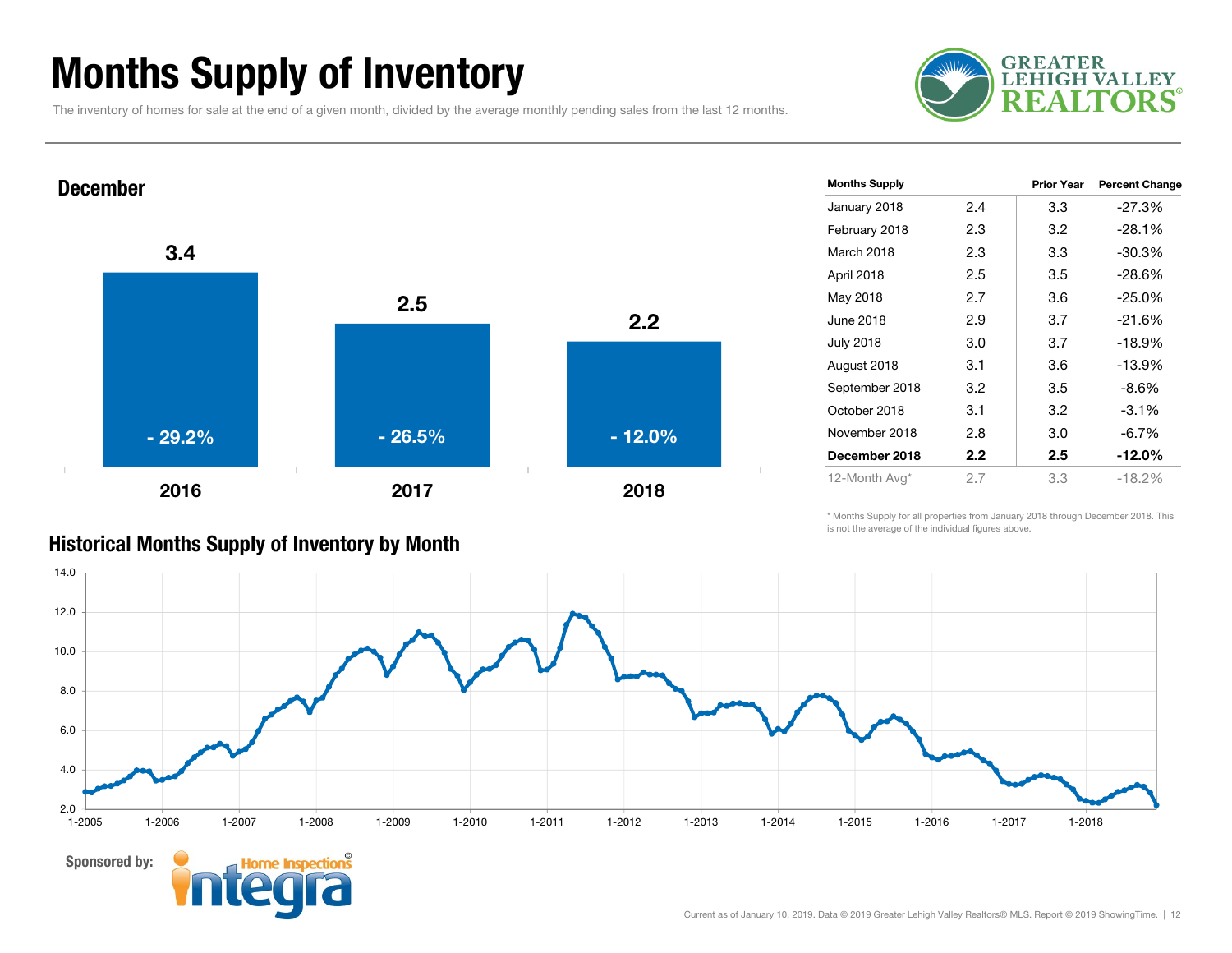# Activity by School District



New Listings, Closed Sales, and Average Sales Price are based on year-to-date (YTD) figures. Homes for Sale is based on monthly figures.

|                                                                 | <b>New Listings</b> |                 |          | <b>Pending Sales</b> |                 | <b>Closed Sales</b> |                 |                 | <b>Avg. Sales Price</b> |                 |                 | <b>Inventory</b> |         |         |          |
|-----------------------------------------------------------------|---------------------|-----------------|----------|----------------------|-----------------|---------------------|-----------------|-----------------|-------------------------|-----------------|-----------------|------------------|---------|---------|----------|
|                                                                 | <b>YTD 2017</b>     | <b>YTD 2018</b> | $+/-$    | <b>YTD 2017</b>      | <b>YTD 2018</b> | $+/-$               | <b>YTD 2017</b> | <b>YTD 2018</b> | $+/-$                   | <b>YTD 2017</b> | <b>YTD 2018</b> | $+/-$            | 12-2017 | 12-2018 | $+/-$    |
| <b>Lehigh and Northampton</b><br><b>County School Districts</b> | 11,613              | 11,481          | $-1.1%$  | 8,479                | 8,544           | $+0.8%$             | 8,420           | 8,373           | $-0.6%$                 | \$215,519       | \$226,643       | $+5.2%$          | 1,783   | 1,571   | $-11.9%$ |
| Allentown                                                       | 1,553               | 1,586           | $+2.1%$  | 1,199                | 1,259           | $+5.0%$             | 1,187           | 1,238           | $+4.3%$                 | \$118,419       | \$128,135       | $+8.2%$          | 238     | 196     | $-17.6%$ |
| Catasauqua                                                      | 166                 | 181             | $+9.0%$  | 131                  | 126             | $-3.8%$             | 127             | 134             | $+5.5%$                 | \$149,794       | \$154,406       | $+3.1%$          | 24      | 31      | $+29.2%$ |
| East Penn                                                       | 1,034               | 1,044           | $+1.0%$  | 800                  | 806             | $+0.8%$             | 805             | 786             | $-2.4%$                 | \$247,396       | \$267,474       | $+8.1%$          | 109     | 116     | $+6.4%$  |
| Northern Lehigh                                                 | 266                 | 260             | $-2.3%$  | 188                  | 169             | $-10.1%$            | 183             | 179             | $-2.2%$                 | \$149,078       | \$164,086       | $+10.1%$         | 68      | 74      | $+8.8%$  |
| Northwestern Lehigh                                             | 197                 | 188             | $-4.6%$  | 125                  | 131             | $+4.8%$             | 129             | 133             | $+3.1%$                 | \$329,227       | \$281,951       | $-14.4%$         | 54      | 35      | $-35.2%$ |
| Parkland                                                        | 1,105               | 1,107           | $+0.2%$  | 808                  | 785             | $-2.8%$             | 782             | 795             | $+1.7%$                 | \$271,995       | \$274,371       | $+0.9%$          | 157     | 165     | $+5.1%$  |
| Salisbury                                                       | 220                 | 228             | $+3.6%$  | 166                  | 159             | $-4.2%$             | 171             | 160             | $-6.4%$                 | \$226,631       | \$252,390       | $+11.4%$         | 34      | 36      | $+5.9%$  |
| Southern Lehigh                                                 | 524                 | 474             | $-9.5%$  | 380                  | 344             | $-9.5%$             | 381             | 332             | $-12.9%$                | \$394,872       | \$419,485       | $+6.2%$          | 91      | 75      | $-17.6%$ |
| Whitehall                                                       | 511                 | 436             | $-14.7%$ | 371                  | 369             | $-0.5%$             | 384             | 366             | $-4.7%$                 | \$178,253       | \$190,359       | $+6.8%$          | 66      | 46      | $-30.3%$ |
| <b>Bangor Area</b>                                              | 422                 | 451             | $+6.9%$  | 279                  | 278             | $-0.4%$             | 282             | 271             | $-3.9%$                 | \$180,449       | \$191,035       | $+5.9%$          | 86      | 88      | $+2.3%$  |
| Bethlehem                                                       | 2,047               | 2,031           | $-0.8%$  | 1,513                | 1,622           | $+7.2%$             | 1,447           | 1,542           | $+6.6%$                 | \$198,730       | \$217,938       | $+9.7%$          | 292     | 202     | $-30.8%$ |
| Easton                                                          | 1,306               | 1,317           | $+0.8%$  | 911                  | 944             | $+3.6%$             | 930             | 906             | $-2.6%$                 | \$203,370       | \$222,713       | $+9.5%$          | 205     | 180     | $-12.2%$ |
| Nazareth                                                        | 600                 | 548             | $-8.7%$  | 445                  | 383             | $-13.9%$            | 454             | 384             | $-15.4%$                | \$301,136       | \$303,172       | $+0.7%$          | 73      | 64      | $-12.3%$ |
| Northampton                                                     | 784                 | 763             | $-2.7%$  | 563                  | 564             | $+0.2%$             | 562             | 555             | $-1.2%$                 | \$207,894       | \$220,712       | $+6.2%$          | 124     | 127     | $+2.4%$  |
| Pen Argyl                                                       | 214                 | 197             | $-7.9%$  | 150                  | 125             | $-16.7%$            | 144             | 123             | $-14.6%$                | \$178,005       | \$192,147       | $+7.9%$          | 35      | 31      | $-11.4%$ |
| Saucon Valley                                                   | 346                 | 351             | $+1.4%$  | 249                  | 246             | $-1.2%$             | 244             | 240             | $-1.6%$                 | \$282,472       | \$300,966       | $+6.5%$          | 55      | 43      | $-21.8%$ |
| Wilson                                                          | 318                 | 319             | $+0.3%$  | 201                  | 234             | $+16.4%$            | 208             | 229             | $+10.1%$                | \$189,984       | \$215,713       | $+13.5%$         | 72      | 62      | $-13.9%$ |
| Carbon County*                                                  | 966                 | 1,162           | $+20.3%$ | 616                  | 716             | $+16.2%$            | 615             | 694             | $+12.8%$                | \$128,134       | \$145,930       | $+13.9%$         | 309     | 331     | $+7.1%$  |
| Jim Thorpe                                                      | 359                 | 577             | $+60.7%$ | 196                  | 330             | $+68.4%$            | 197             | 300             | $+52.3%$                | \$144,587       | \$158,763       | $+9.8%$          | 134     | 167     | $+24.6%$ |
| Lehighton                                                       | 261                 | 228             | $-12.6%$ | 163                  | 163             | 0.0%                | 168             | 163             | $-3.0%$                 | \$135,881       | \$155,531       | $+14.5%$         | 72      | 57      | $-20.8%$ |
| Palmerton                                                       | 205                 | 196             | $-4.4%$  | 151                  | 134             | $-11.3%$            | 146             | 140             | $-4.1%$                 | \$150,292       | \$159,848       | $+6.4%$          | 61      | 48      | $-21.3%$ |
| Panther Valley                                                  | 123                 | 131             | $+6.5%$  | 90                   | 75              | $-16.7%$            | 88              | 77              | $-12.5%$                | \$44,502        | \$52,613        | $+18.2%$         | 36      | 46      | $+27.8%$ |
| Weatherly                                                       | 11                  | 22              | +100.0%  | $\overline{7}$       | 9               | $+28.6%$            | 8               | 8               | 0.0%                    | \$94,413        | \$154,100       | $+63.2%$         | 5       | 11      | +120.0%  |

\* Carbon County data includes listings in the Hazelton Area School District, which is not a school district in GLVR's footprint.



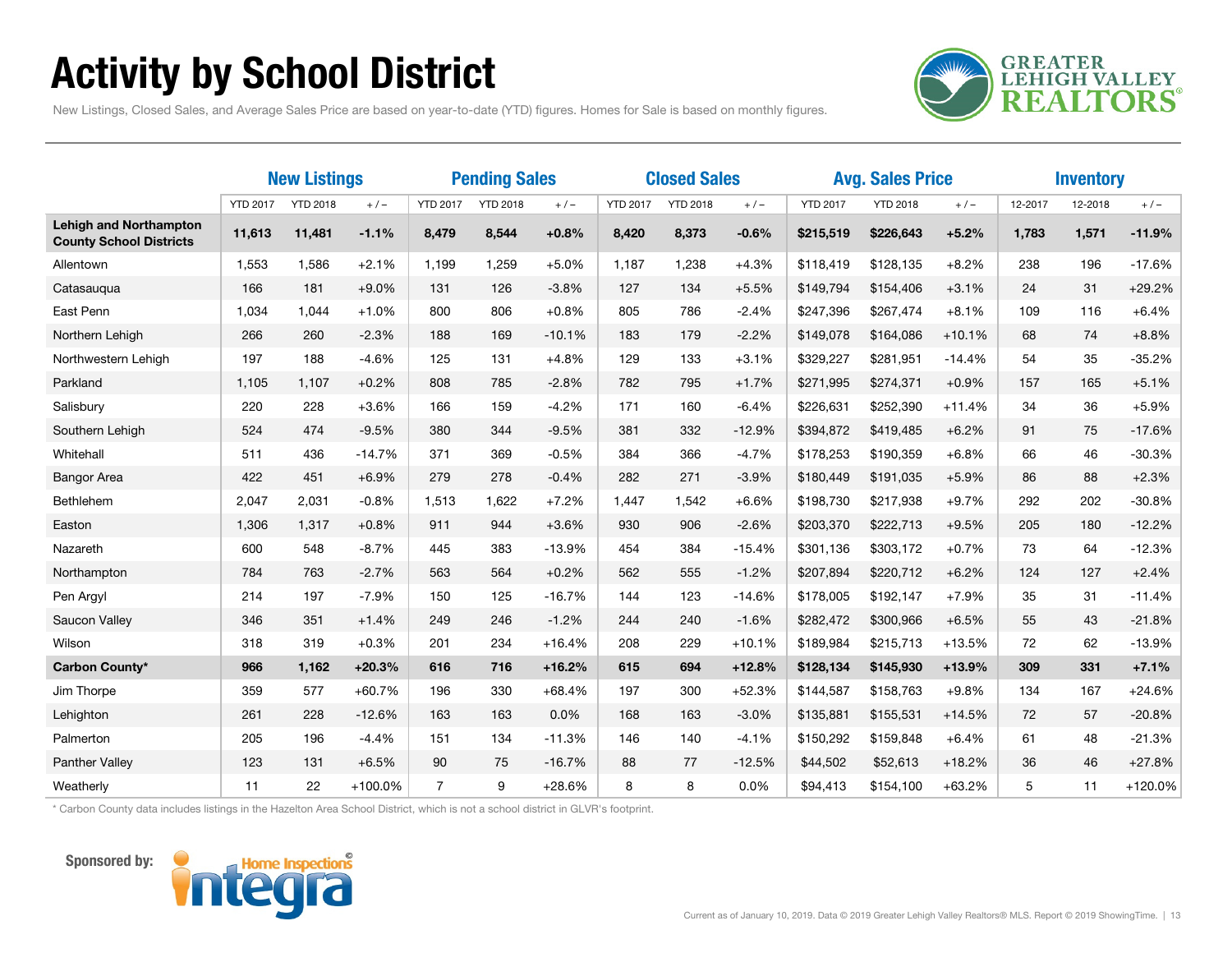# Lender-Mediated Activity



Metrics are based on year-to-date (YTD) figures. Lender-mediated properties are those marked as "Foreclosed," "REO," "Bank Owned," "Pre-Foreclosure" or "Short Sale." Residential activity only. The YTD data point represents all traditional and lender-mediated activity. Share is the market share of lender-mediated activity for each area.

|                                                                 | <b>Inventory</b> |                 |       |       | <b>Closed Sales</b>      |       |             | <b>Median Sales Price (YTD)</b> |                 |                          | <b>Avg. Sales Price (YTD)</b> |          |                 |                          |
|-----------------------------------------------------------------|------------------|-----------------|-------|-------|--------------------------|-------|-------------|---------------------------------|-----------------|--------------------------|-------------------------------|----------|-----------------|--------------------------|
|                                                                 | 12-2018          | Lender-Mediated | Share |       | YTD 2018 Lender-Mediated | Share | Traditional | $+/-$                           | Lender-Mediated | $+/-$                    | Traditional                   | $+/-$    | Lender-Mediated | $+/-$                    |
| <b>Lehigh and Northampton</b><br><b>County School Districts</b> | 1,571            | 16              | 1.0%  | 8,373 | 62                       | 0.7%  | \$199,700   | $+7.7%$                         | \$111,900       | $-2.7%$                  | \$199,700                     | $-7.8%$  | \$139,171       | $+3.7%$                  |
| Allentown                                                       | 196              | $\overline{2}$  | 1.0%  | 1,238 | 12                       | 1.0%  | \$124,000   | $+5.1%$                         | \$77,325        | $+28.9%$                 | \$128,599                     | $+7.3%$  | \$80,829        | $+10.8%$                 |
| Catasaugua                                                      | 31               | $\mathbf{1}$    | 3.2%  | 134   | 5                        | 3.7%  | \$145,000   | $+0.1%$                         | \$115,000       | $+3.4%$                  | \$156,051                     | $+3.7%$  | \$111,980       | $+0.6%$                  |
| East Penn                                                       | 116              | $\mathbf{1}$    | 0.9%  | 786   | 3                        | 0.4%  | \$245,000   | $+8.9%$                         | \$90,500        | $-30.4%$                 | \$267,923                     | $+8.0%$  | \$150,500       | $+14.2%$                 |
| Northern Lehigh                                                 | 74               | 0               | 0.0%  | 179   | 0                        | 0.0%  | \$155,000   | $+4.0%$                         | \$0             | $-100.0%$                | \$164,086                     | $+9.4%$  | \$0             | $-100.0%$                |
| Northwestern Lehigh                                             | 35               | 0               | 0.0%  | 133   | $\mathbf{1}$             | 0.8%  | \$260,000   | $-13.3%$                        | \$259,900       | $+30.0%$                 | \$282,118                     | $-14.4%$ | \$259,900       | $-16.3%$                 |
| Parkland                                                        | 165              | $\mathbf 0$     | 0.0%  | 795   | 3                        | 0.4%  | \$263,000   | $+2.6%$                         | \$132,000       | $-20.0%$                 | \$274,806                     | $+0.8%$  | \$159,667       | $-15.5%$                 |
| Salisbury                                                       | 36               | $\mathbf{1}$    | 2.8%  | 160   | 0                        | 0.0%  | \$222,950   | $+13.5%$                        | \$0             | $-100.0%$                | \$252,390                     | $+10.4%$ | \$0             | $-100.0%$                |
| Southern Lehigh                                                 | 75               | $\mathbf{0}$    | 0.0%  | 332   | $\mathbf{1}$             | 0.3%  | \$377,023   | $+7.5%$                         | \$429,000       | $+99.5%$                 | \$419,457                     | $+5.8%$  | \$429,000       | $+97.8%$                 |
| Whitehall                                                       | 46               | 1               | 2.2%  | 366   | 5                        | 1.4%  | \$184,000   | $+7.3%$                         | \$219,000       | $+82.5%$                 | \$190,448                     | $+6.3%$  | \$183,960       | $+77.2%$                 |
| <b>Bangor Area</b>                                              | 88               | $\mathbf{1}$    | 1.1%  | 271   | 3                        | 1.1%  | \$167,000   | $+4.4%$                         | \$110,000       | $-33.6%$                 | \$192,043                     | $+5.9%$  | \$100,933       | $-27.7%$                 |
| Bethlehem                                                       | 202              | $\mathbf{2}$    | 1.0%  | 1,542 | 11                       | 0.7%  | \$190,000   | $+8.6%$                         | \$172,000       | $+64.4%$                 | \$218,233                     | $+9.3%$  | \$177,059       | $+39.1%$                 |
| Easton                                                          | 180              | 3               | 1.7%  | 906   | 9                        | 1.0%  | \$212,000   | $+13.7%$                        | \$80,000        | $-45.6%$                 | \$223,956                     | $+9.8%$  | \$98,856        | $-36.8%$                 |
| Nazareth                                                        | 64               | 0               | 0.0%  | 384   | $\overline{2}$           | 0.5%  | \$275,000   | $+3.6%$                         | \$207,500       | $-40.7%$                 | \$303,673                     | $+0.9%$  | \$207,500       | $-40.7%$                 |
| Northampton                                                     | 127              | $\overline{2}$  | 1.6%  | 555   | 3                        | 0.5%  | \$210,000   | $+2.4%$                         | \$84,000        | $-33.0%$                 | \$221,424                     | $+5.9%$  | \$89,667        | $-31.2%$                 |
| Pen Argyl                                                       | 31               | $\mathbf{1}$    | 3.2%  | 123   | 3                        | 2.4%  | \$164,750   | $-0.2%$                         | \$235,000       | +100.9%                  | \$191,948                     | $+7.7%$  | \$200,133       | $+20.1%$                 |
| Saucon Valley                                                   | 43               | $\mathbf 0$     | 0.0%  | 240   | $\mathbf{1}$             | 0.4%  | \$225,000   | $+12.5%$                        | \$135,000       | $-49.4%$                 | \$301,661                     | $+7.2%$  | \$135,000       | $-59.9%$                 |
| Wilson                                                          | 62               | $\mathbf{1}$    | 1.6%  | 229   | 0                        | 0.0%  | \$149,500   | $+4.5%$                         | \$0             | $-100.0%$                | \$215,713                     | +13.0%   | \$0             | $-100.0%$                |
| Carbon County*                                                  | 331              | 3               | 0.9%  | 694   | $\overline{2}$           | 0.3%  | \$135,000   | $+14.9%$                        | \$107,025       | $+8.1%$                  | \$146,043                     | $+13.6%$ | \$107,025       | $-2.9%$                  |
| Jim Thorpe                                                      | 167              | $\overline{c}$  | 1.2%  | 300   | 0                        | 0.0%  | \$147,000   | $+8.9%$                         | \$0             | $-100.0%$                | \$158,763                     | $+9.5%$  | \$0             | $-100.0%$                |
| Lehighton                                                       | 57               | $\mathbf 0$     | 0.0%  | 163   | $\mathbf{1}$             | 0.6%  | \$140,500   | $+12.5%$                        | \$204,050       | $+96.2%$                 | \$155,232                     | $+13.0%$ | \$204,050       | $+101.1%$                |
| Palmerton                                                       | 48               | 0               | 0.0%  | 140   | 0                        | 0.0%  | \$145,000   | $+6.1%$                         | \$0             | $-100.0%$                | \$159,848                     | $+6.3%$  | \$0             | $-100.0%$                |
| Panther Valley                                                  | 46               | $\mathbf{1}$    | 2.2%  | 77    | $\mathbf{1}$             | 1.3%  | \$44,330    | $+12.2%$                        | \$10,000        | $\overline{\phantom{a}}$ | \$53,189                      | $+19.5%$ | \$10,000        | $\overline{\phantom{a}}$ |
| Weatherly                                                       | 11               | 0               | 0.0%  | 8     | 0                        | 0.0%  | \$126,700   | $+77.2%$                        | \$0             | $-100.0%$                | \$154,100                     | $+48.7%$ | \$0             | $-100.0%$                |

\* Carbon County data includes listings in the Hazelton Area School District, which is not a school district in GLVR's footprint.